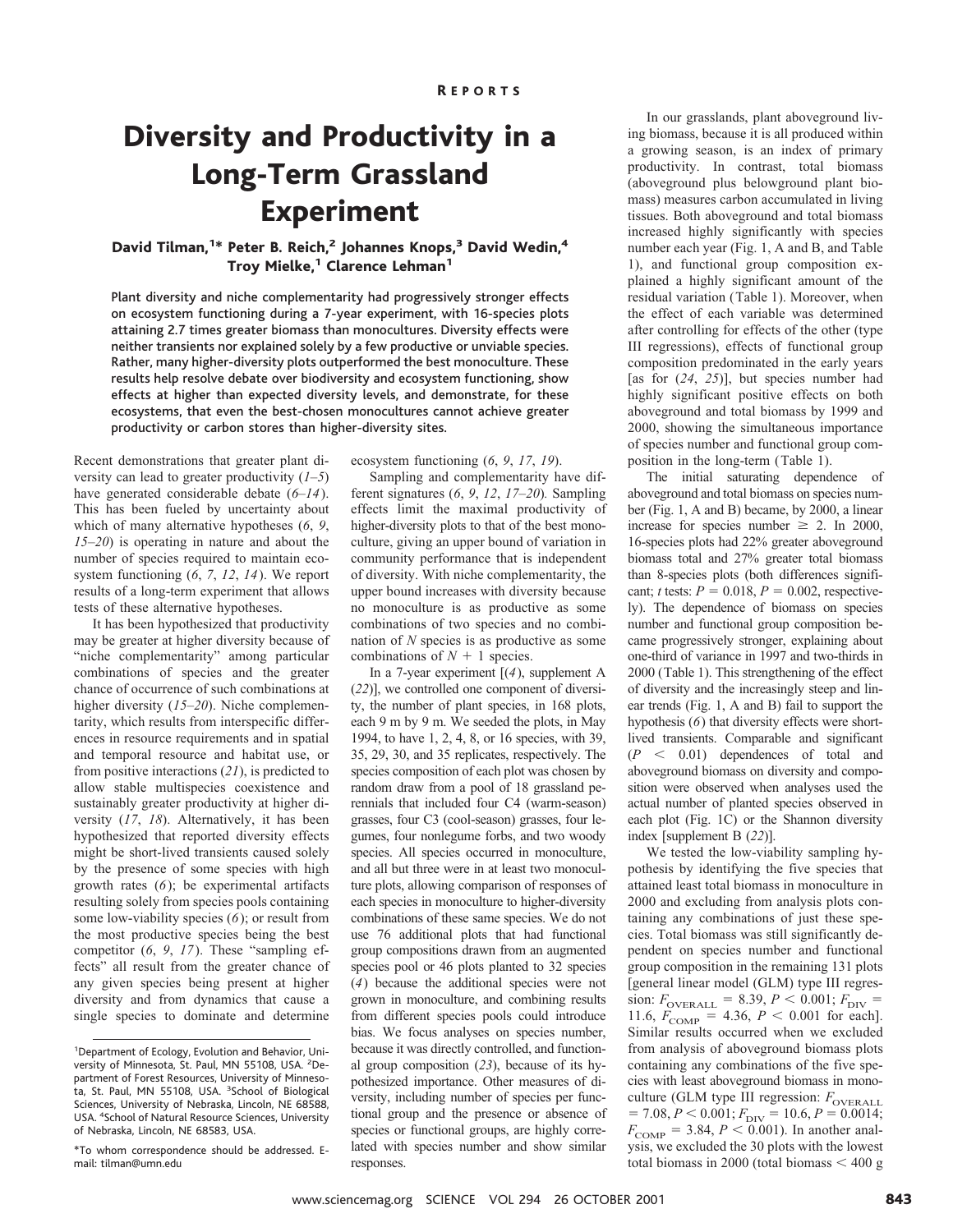$m^{-2}$ ). Species number and composition still had highly significant effects on total biomass in the remaining plots (GLM type III regression:  $F_{\text{overALL}} = 5.05, P < 0.001;$  $F_{\text{DIV}} = 12.3, P < 0.001; F_{\text{COMP}} = 2.82, P <$ 0.001). Similarly, when we excluded the 31 plots with lowest aboveground biomass  $(<100 \text{ g m}^{-2})$  in 2000, effects of composition and species number remained highly significant (GLM type III regression:  $F_{\text{overALL}}$  $= 3.77, P < 0.001; F<sub>DIV</sub> = 10.5, P < 0.0016;$  $F_{\text{COMP}} = 2.28, P = 0.0015$ . Similar results occurred with lower and higher cutoffs (including 50% higher) for aboveground and total biomass. In total, the dependence of biomass on species number and composition was not explained solely by sampling effects for a species pool containing some poorly performing species.

We tested the sampling hypothesis that the most productive species determined the effects of diversity (*6*, *9*, *17*) by retaining in analyses of year 2000 results only plots containing at least one of the nine species with the highest monoculture total biomass in 2000. Total biomass remained significantly dependent on species number and functional group composition in these 145 plots, and in the subset of 95 plots that contained at least two of these nine species [type III regressions; supplement C (*22*)]. Similar results occurred for aboveground biomass in 2000 [supplement C (*22*)]. These analyses fail to support the sampling hypothesis. Another test comes from examining performance of higher-diversity plots relative to the best monoculture (Fig. 2). In 1999 and 2000, many higher-diversity plots had greater aboveground and total biomass than the single best-performing monoculture (Fig. 2). The percentage of such plots was an increasing function of diversity, on average for 1999 and 2000, with about half of the 16-species plots having greater aboveground or total biomass than the best monocultures (Fig. 1D). The strength and repeatability of this increasing upper bound in both aboveground and total biomass support the importance of niche effects and refute the hypothesis that sampling effects were the sole explanation for the long-term effects of diversity. The coexistence of most species, with about 12 planted species per 2  $m<sup>2</sup>$  persisting in each 16-species plot (Fig. 1C), further supports niche complementarity. However, in earlier years, such as 1997, few high-diversity plots had greater biomass than top monocultures, and the percentage was independent of species number (Fig. 1D), which is consistent with the sampling hypothesis (*6*, *7*, *12*).

The increasing importance of complementarity and the increasingly linear effects of species number raise another question. Did complementarity occur among most species—i.e., did most species contribute to increasing community biomass—or is there a smaller set of species with complementary



**Fig. 1.** The dependence of (**A**) plant aboveground biomass and (**B**) total biomass (aboveground plus belowground living plant mass) on the number of planted species. Data are shown as the mean  $\pm$ SE. (C) The relation between the number of species planted in a plot and the actual number (and  $(2)$ ) the contribution contribution in the contribution of plants in a problem in the model of  $(2)$ . The percentage (mean  $\pm$  SE) of planted species visually observed in a 2 m<sup>-2</sup> area of each plot. (**D**) The perc of all plots of a given planted diversity level, on average for 1999 and 2000 combined, or on average for 1997, that had greater biomass than the single monoculture plot with the greatest biomass.



**Fig. 2.** The dependence of aboveground (**A** and **B**) and of total (**C** and **D**) biomass of each plot on planted species number for 1999 and 2000. The broken line shows the biomass of the top monoculture for a given year. The solid line is a regression of biomass on the logarithm of species number. Logarithm of species number was used in the figure because it gave slightly better fits, but was not used in Table 1 because it often gave slightly lower  $R^2$  values than species number.

interactions, with this set being increasingly likely to co-occur at higher diversity (*19*)?

We used analysis of variance (ANOVA) to determine the simultaneous effects of the presence or absence of each species (entered as main effects) on aboveground or total biomass

(one test per year, with 4 years for total biomass, 5 years for aboveground biomass). Three or four species had significant  $(P < 0.05)$  positive effects on aboveground or total biomass in most years. Among legumes, *Lupinus perennis* had significant effects in all nine tests, *Lespe-*